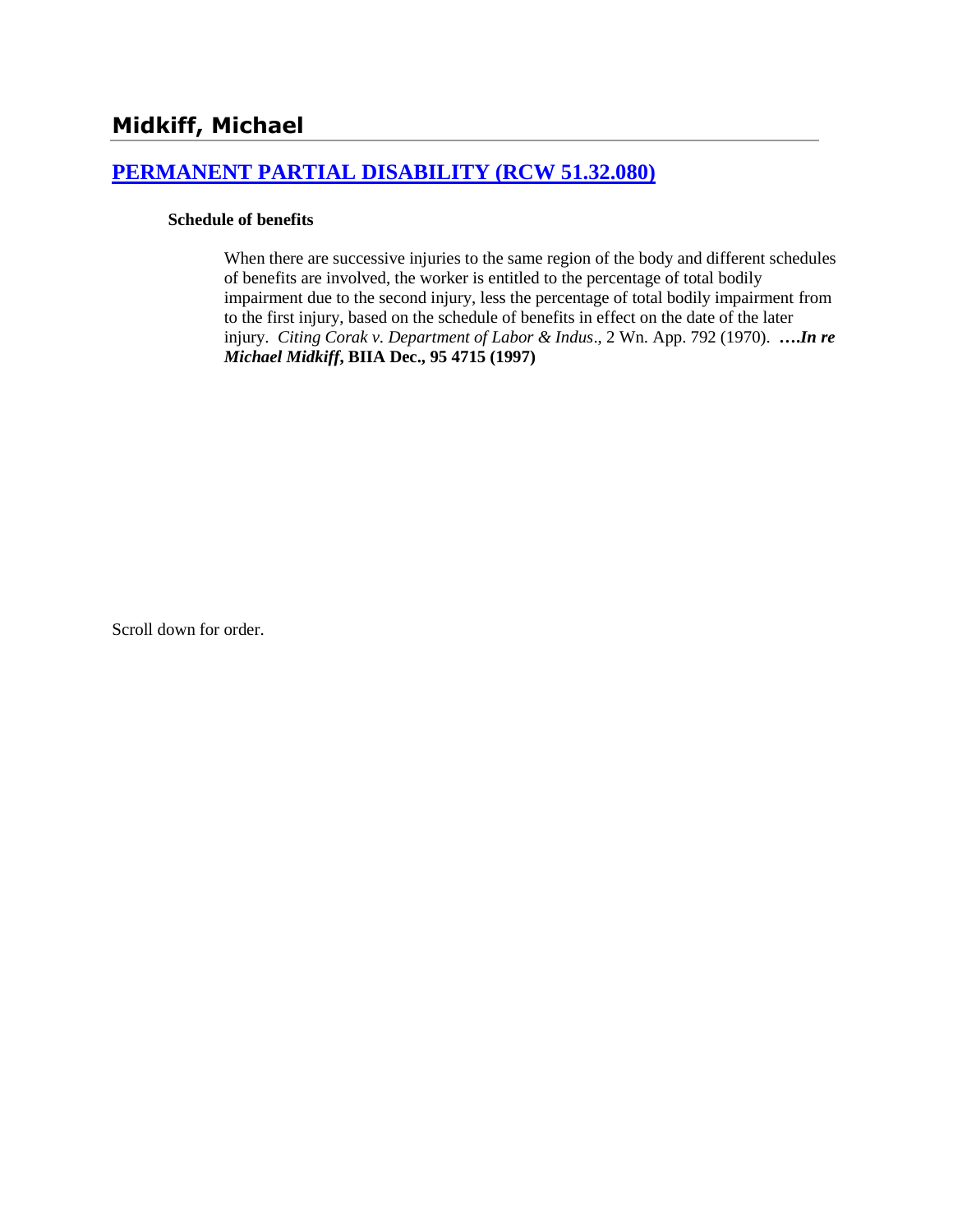# **BEFORE THE BOARD OF INDUSTRIAL INSURANCE APPEALS STATE OF WASHINGTON**

**)**

 **IN RE: MICHAEL J. MIDKIFF ) DOCKET NO. 95 4715**

**CLAIM NO. K-836835 ) DECISION AND ORDER** 

APPEARANCES:

Claimant, Michael J. Midkiff, by Law Office of Dana Madsen, per Dana C. Madsen

Employer, State of Washington, Department of Social and Health Services, None

Department of Labor and Industries, by The Office of the Attorney General, per Cynthia A. Sypolt, Assistant

The claimant, Michael J. Midkiff, filed an appeal with the Board of Industrial Insurance Appeals on September 18, 1995, from an order of the Department of Labor and Industries dated August 18, 1995. The order affirmed an order dated December 28, 1994, that set aside and held for naught an earlier order, and closed the claim without award for permanent partial disability beyond that paid under Claim No. J-498190. **AFFIRMED.**

# **DECISION**

Pursuant to RCW 51.52.104 and RCW 51.52.106, this matter is before the Board for review and decision on a timely Petition for Review filed by the Department to a Proposed Decision and Order issued on September 11, 1996, in which the order of the Department dated August 18, 1995, was reversed and remanded to the Department with direction to pay the claimant a permanent partial disability award commensurate with Category 2, WAC 296-20-280, in accordance with the schedule of benefits in existence on September 16, 1988, less prior awards, and to thereupon close the claim.

 The Board has reviewed the evidentiary rulings in the record of proceedings and finds that no prejudicial error was committed and the rulings are affirmed.

1/28/97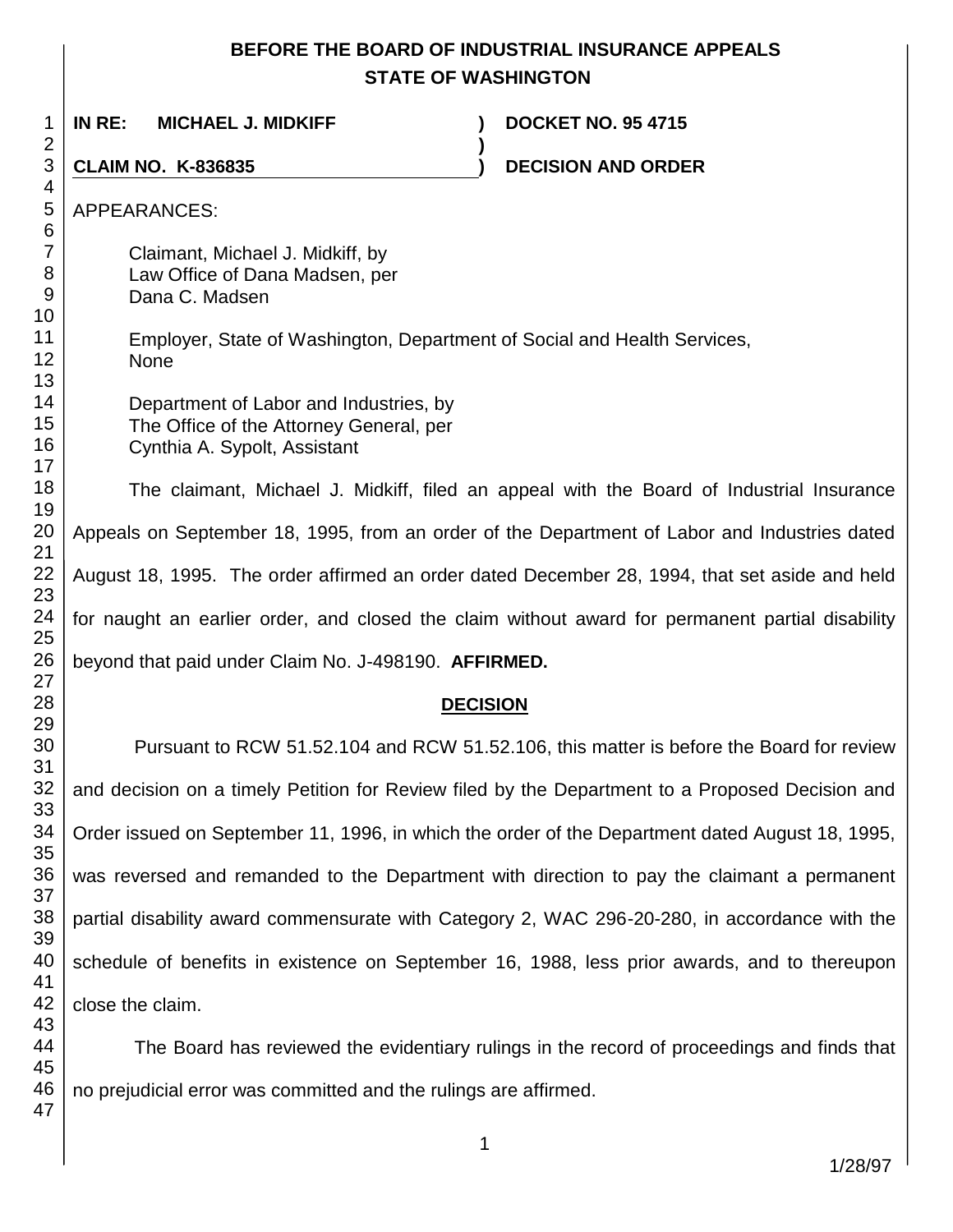The claimant sustained an industrial injury to his low back on September 24, 1984. That claim was assigned Claim No. J-498190, and was eventually closed with an award for permanent partial disability consistent with that described by Category 2 of the categories of permanent dorso-lumbar and lumbosacral impairments, WAC 296-20-280.

The claimant suffered a second industrial injury to his low back on September 16, 1988. That claim was assigned Claim No. K-836835, and is the subject of the present appeal. The medical evidence in the record before us is undisputed that the claimant's current disability following the second industrial injury is best described by Category 2 of WAC 296-20-280, and the claimant does not object to that determination. Rather, because of an increase in the schedule of benefits, the claimant argues that he should be awarded the monetary difference between a Category 2 award under the schedule of benefits in effect at the time of his 1984 industrial injury, and a Category 2 award under the schedule of benefits in effect at the time of his 1988 industrial injury. We disagree.

The issue before us is the extent of disability proximately caused by the industrial injury of September 16, 1988. Because the claimant's low back had been permanently partially disabled prior to the latter injury, the applicable statute is RCW 51.32.080(5), that provides, as follows:

> Should a worker receive an injury to a member or part of his or her body already, from whatever cause, permanently partially disabled, resulting in the amputation thereof or in an aggravation or increase in such permanent partial disability but not resulting in the permanent total disability of such worker, his or her compensation for such partial disability shall be adjudged with regard to the previous disability of the injured member or part and the degree or extent of the aggravation or increase of disability thereof.

 We have previously stated that in applying this statute, the first step is to determine the extent of permanent partial disability attributable to the second industrial injury. *In re Clarence Allen,* Dckt. No. 88 4656 (February 14, 1990). This is accomplished by subtracting the preexisting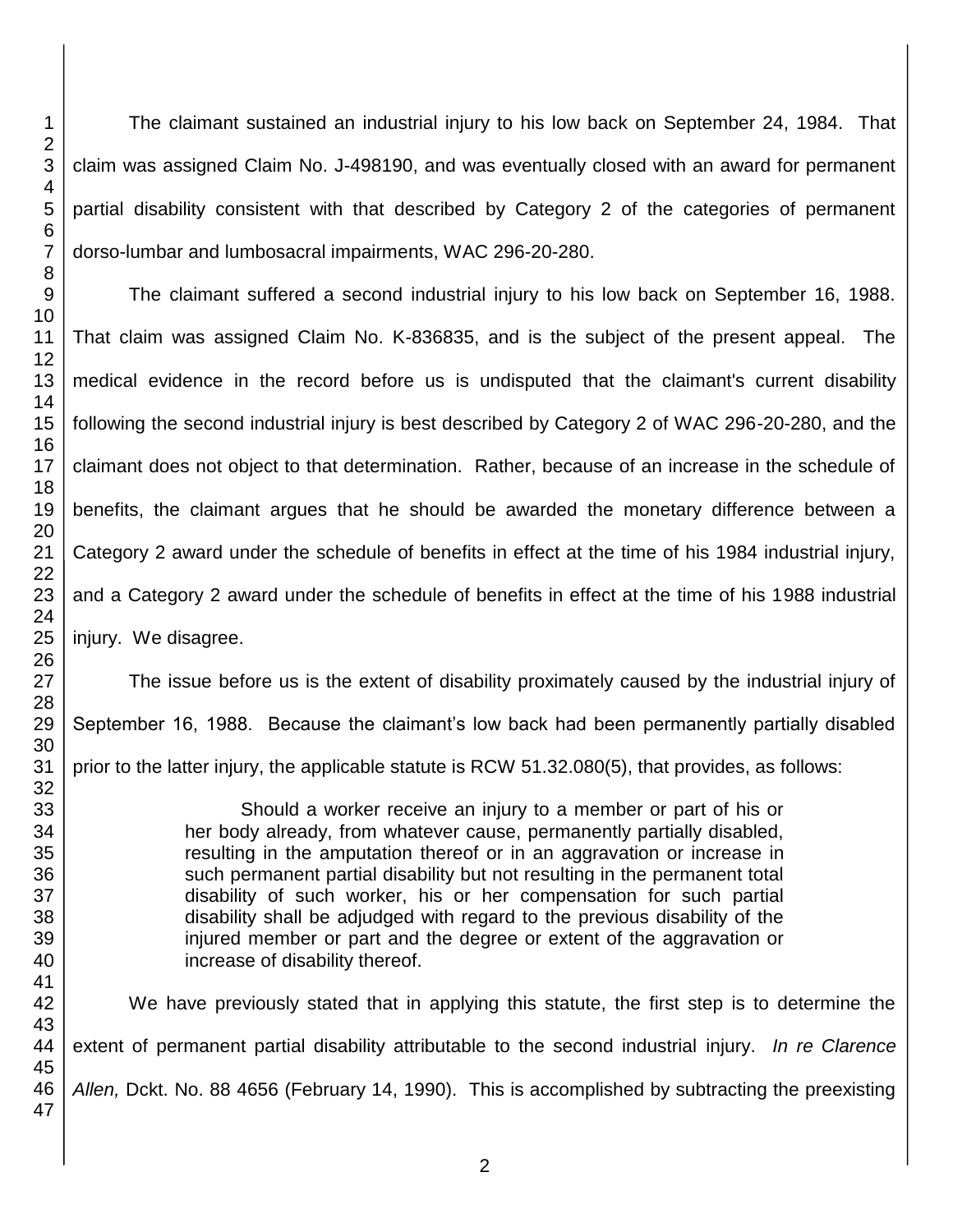disability from the current disability; the difference represents the disability attributable to the second injury.

In the present case, it is undisputed that the claimant's current disability is best described by Category 2 of WAC 296-20-280, and that the preexisting disability is also best described by Category 2 of WAC 296-20-280. It is, therefore, evident that the claimant has suffered no increase in disability attributable to the second injury, and that the Department order on appeal is correct.

The result reached in the Proposed Decision and Order is premised on the erroneous assumption that, if the claimant's disability following the second injury had been greater than that described by Category 2, the Department would have first computed the dollar value payable for the claimant's current disability, and simply subtracted the dollar amount previously paid to the claimant. Such an approach can only be used when both awards are made pursuant to the same schedule of benefits.

When, as here, different schedules of benefits are involved, the Department must subtract the percentage of total bodily impairment resulting from the first injury from the percentage of total bodily impairment representing the claimant's current disability following the second injury; the difference is then paid to the claimant according to the schedule of benefits in effect on the date of the latter injury. *Corak v. Department of Labor & Indus.,* 2 Wn. App. 792, 469 P.2d 957 (1970). To do as suggested in the Proposed Decision and Order would have the effect of compensating the claimant for his earlier injury on the basis of the schedule of benefits in effect on the date of his second injury. Such a result would conflict with the long-established rule that disability is to be compensated in accordance with the schedule of benefits in effect on the date of the injury. *See, Ashenbrenner v. Department of Labor & Indus.,* 62 Wn.2d 22, 380 P.2d 730 (1963). Only the increased disability, if any, proximately caused by the 1988 industrial injury can be compensated under the schedule of benefits in effect in 1988.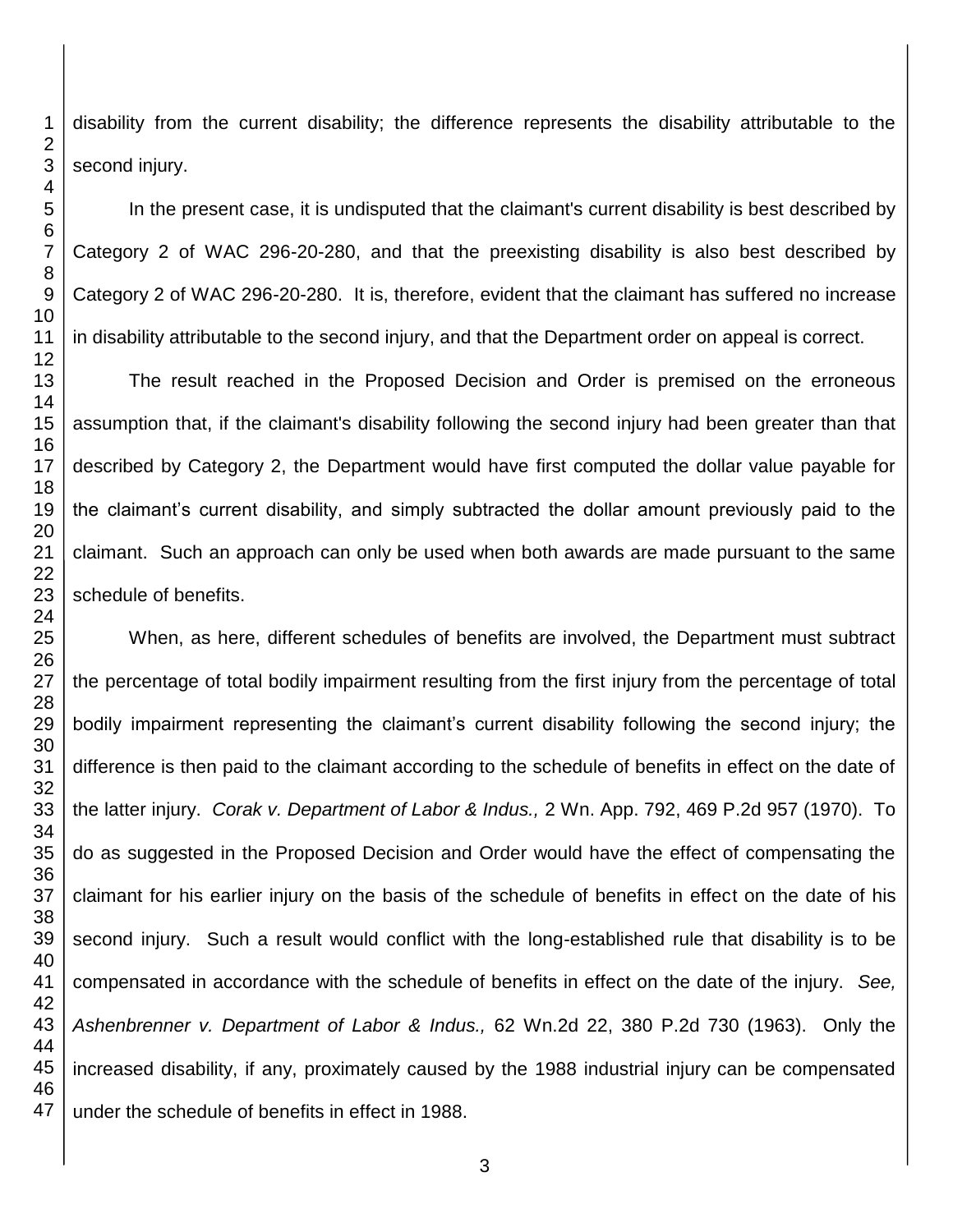The Department order of August 18, 1995, that affirmed an order dated December 28, 1994, that closed this claim with no award for permanent partial disability beyond that awarded in Claim No. J-498190, is correct and is affirmed.

## **FINDINGS OF FACT**

1. On September 22, 1988, the Department of Labor and Industries received from the claimant, Michael J. Midkiff, a claim for benefits alleging injury on September 16, 1988, during the course of his employment with the Department of Social and Health Services. The claim was allowed and benefits provided. On August 18, 1995, the Department issued an order affirming the provisions of an order dated December 28, 1994, that closed the claim without award for permanent partial disability award beyond that paid under Claim No. J-498190 (Category 2, WAC 296-20-280).

On September 18, 1995, the Board of Industrial Insurance Appeals received from the claimant a Notice of Appeal of the Department's order dated August 18, 1995, and assigned the appeal Docket No. 95 4715. On September 21, 1995, the Board issued an order granting the appeal.

- 2. On September 16, 1988, the claimant, while employed as a counselor for the Department of Social and Health Services, sustained an injury to his low back when descending wet steps, his feet slipped out from under him. Immediately thereafter he began experiencing numbness and burning in his buttocks and legs, greater on the right than the left.
- 3. As a proximate result of the injury of September 16, 1988, the claimant sustained a lumbosacral sprain with symptoms and signs consistent with periodic S1 nerve root irritation on the right, but without evidence of significant nerve root compression.
- 4. On September 24, 1984, the claimant sustained injury to his low back while employed by the Salvation Army. For that injury, the claimant received periodic chiropractic treatment, and did not miss significant time from work. That claim, No. J-498910, was closed with a permanent partial disability award reflected by Category 2, WAC 296- 20-280. After claim closure, the claimant periodically had localized low back pain.
- 5. As of August 18, 1995, the claimant's condition, proximately caused by the industrial injury of September 16, 1988, was fixed and stable, not in need of further treatment, and resulted in permanent impairment best described by Category 2 of WAC 296-20-280.

1 2 3